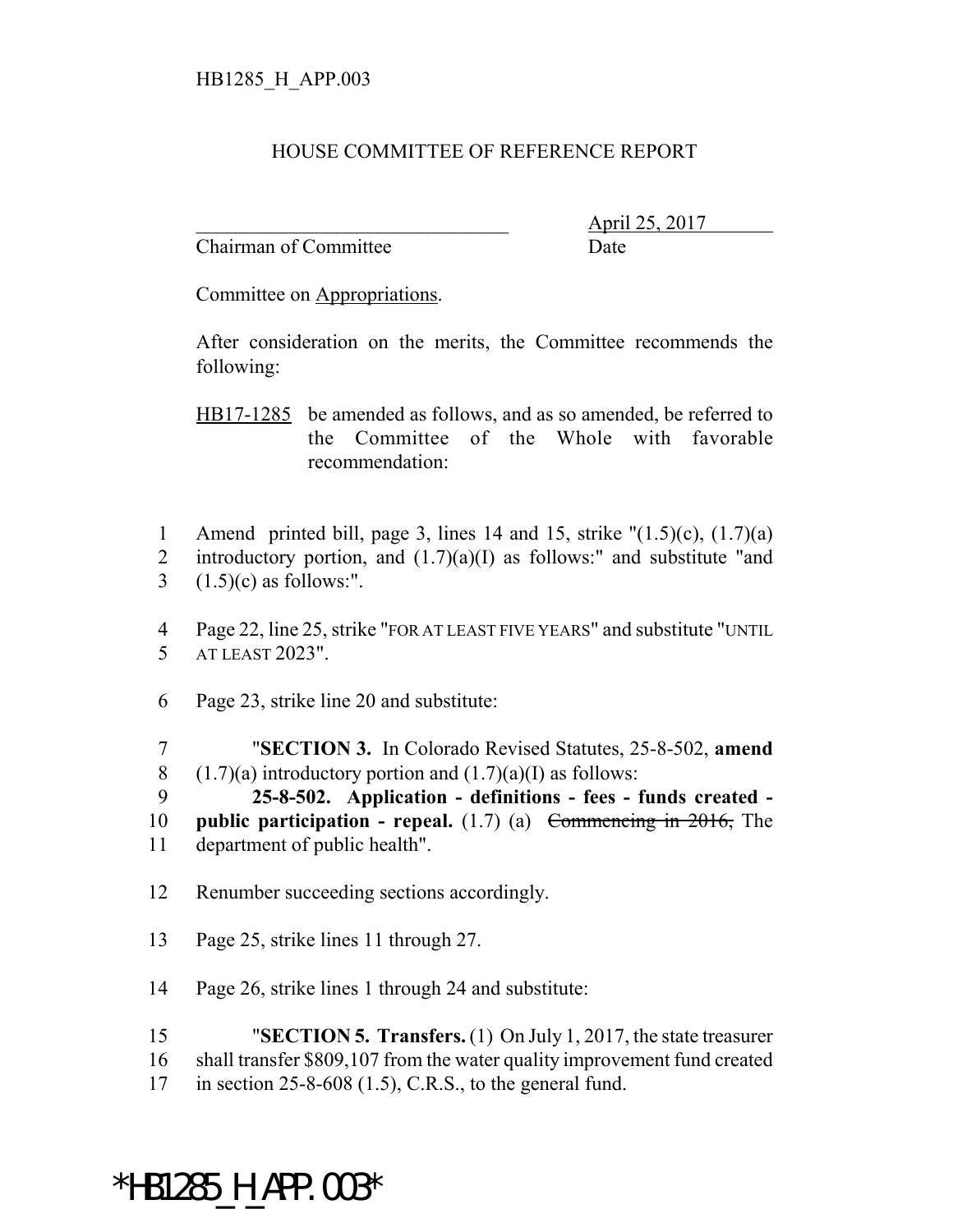(2) On July 1, 2017, the state treasurer shall transfer the following amounts from the general fund: (a) To the commerce and industry sector fund created in section 25-8-502 (1.5)(a)(I), C.R.S., \$152,772; (b) To the municipal separate storm sewer sector fund created in 6 section 25-8-502  $(1.5)(a)(IV)$ , C.R.S., \$23,046; and (c) To the public and private utilities sector fund created in section 25-8-502 (1.5)(a)(V), C.R.S., \$633,289. **SECTION 6. Appropriation - adjustments to 2017 long bill.** (1) To implement this act, appropriations made in the annual general appropriation act for the 2017-18 state fiscal year to the department of public health and environment are adjusted as follows: (a) The general fund appropriation for use by the water quality control division for administration is decreased by \$62,569; and (b) The general fund appropriation for use by the water quality control division for the construction sector is decreased by \$74,878. (2) For the 2017-18 state fiscal year, \$570,489 is appropriated to the department of public health and environment for use by the water quality control division. This appropriation is from the general fund. To implement this act, the division may use this appropriation as follows: (a) \$182,228 for the commerce and industry sector; (b) \$40,558 for the municipal separate storm sewer system sector; (c) \$95,543 for the pesticide sector; (d) \$243,120 for the public and private utilities sector; and (e) \$9,040 for the water quality certification sector. **SECTION 7. Appropriation.** (1) For the 2017-18 state fiscal year, \$152,772 is appropriated to the department of public health and environment for use by the water quality control division. This appropriation is from the commerce and industry sector fund created in 30 section 25-8-502  $(1.5)(a)(I)$ , C.R.S. To implement this act, the division may use this appropriation as follows: (a) \$9,207 for administration; and (b) \$143,565 for the commerce and industry sector. **SECTION 8. Appropriation - adjustments to 2017 long bill.** (1) To implement this act, the cash funds appropriation made in the annual general appropriation act for the 2017-18 state fiscal year to the department of public health and environment from the construction sector 38 fund created in section 25-8-502  $(1.5)(a)(II)$ , C.R.S., for use by the water quality control division for the construction sector is decreased by \$20,874. (2) For the 2017-18 state fiscal year, \$18,160 is appropriated to the

\*HB1285 H APP.003\*  $-2$ -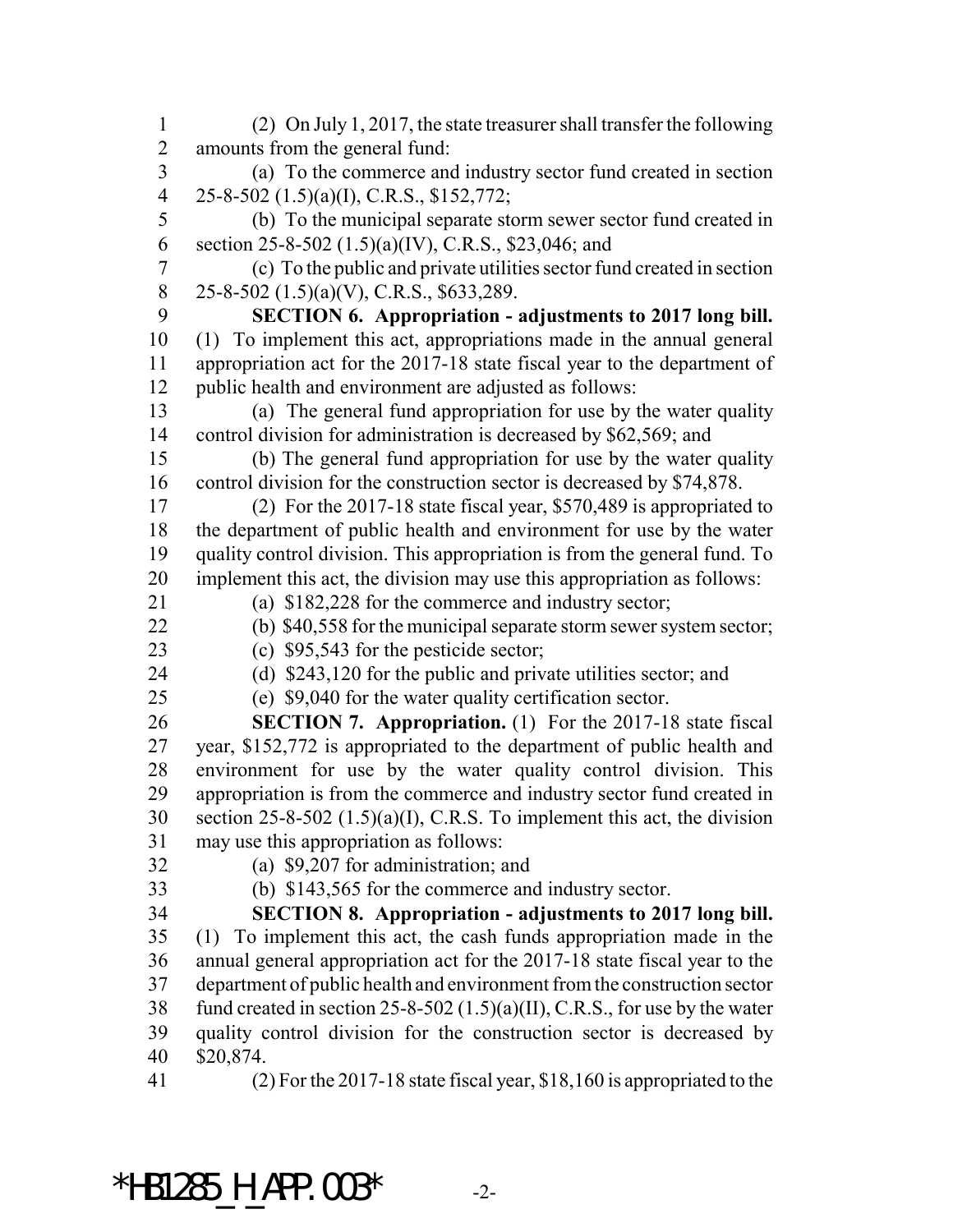department of public health and environment for use by the water quality control division. This appropriation is from the construction sector fund 3 created in section  $25-8-502$  (1.5)(a)(II), C.R.S. To implement this act, the division may use this appropriation for administration.

 **SECTION 9. Appropriation.** (1) For the 2017-18 state fiscal year, \$23,046 is appropriated to the department of public health and environment for use by the water quality control division. This appropriation is from the municipal separate storm sewer system sector fund created in section 25-8-502 (1.5)(a)(IV), C.R.S. To implement this act, the division may use this appropriation as follows:

(a) \$566 for administration; and

(b) \$22,480 for the municipal separate storm sewer system sector.

 **SECTION 10. Appropriation - adjustments to 2017 long bill.** (1) To implement this act, appropriations made in the annual general appropriation act for the 2017-18 state fiscal year to the department of public health and environment are adjusted as follows:

 (a) The cash funds appropriation from the pesticides sector fund created in section 25-8-502 (1.5)(a)(III), C.R.S., for use by the water quality control division for administration is decreased by \$1,174.

 (b) The cash funds appropriation from the pesticides sector fund 21 created in section  $25-8-502$  (1.5)(a)(III), C.R.S., for use by the water 22 quality control division for the pesticides sector is decreased by \$11,784.

 **SECTION 11. Appropriation.** (1) For the 2017-18 state fiscal year, \$633,289 is appropriated to the department of public health and environment for use by the water quality control division. This appropriation is from the public and private utilities sector fund created 27 in section  $25-8-502$   $(1.5)(a)(V)$ , C.R.S. To implement this act, the division may use this appropriation as follows:

(a) \$34,431 for administration; and

(b) \$598,858 for the public and private utilities sector.

 **SECTION 12. Appropriation - adjustments to 2017 long bill.** (1) To implement this act, cash funds appropriation made in the annual general appropriation act for the 2017-18 state fiscal year to the department of public health and environment from the water quality certification sector fund created in section 25-8-502 (1.2)(a), C.R.S., for use by the water quality control division for the water quality certification sector is decreased by \$19,849.

 (2) For the 2017-18 state fiscal year, \$1,379 is appropriated to the department of public health and environment for use by the water quality control division. This appropriation is from the water quality certification sector fund created in section 25-8-502 (1.2)(a), C.R.S. To implement this

\*HB1285 H APP.003\*  $-3$ -